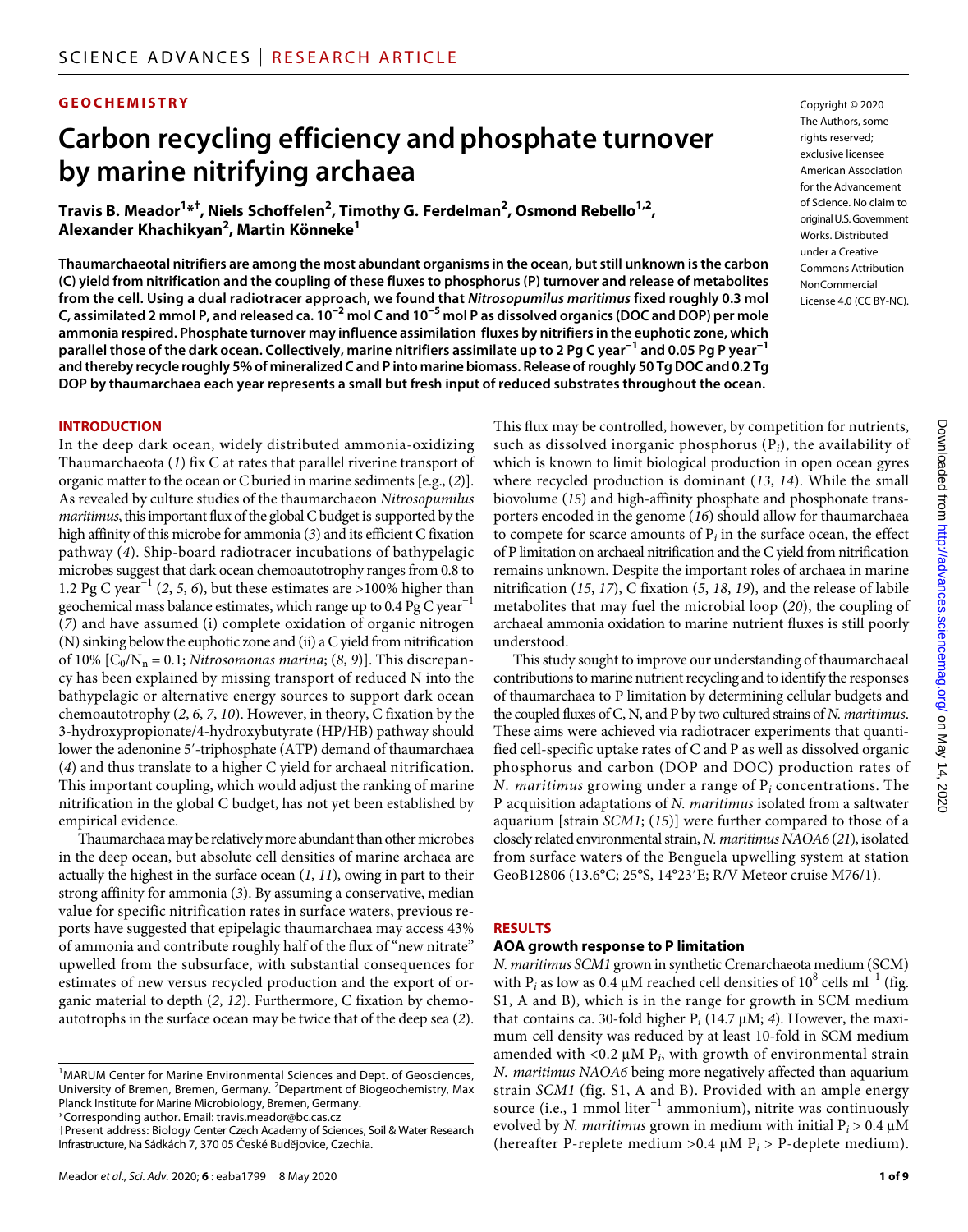Nitrite production plateaued at 0.25 mM in experiments initiated at  $P_i$  < 0.2  $\mu$ M  $P_i$  (fig. S1, C and D) but nevertheless exhibited a period of linear increase at rates ranging from 0.3 to 5 µmol  $NO<sub>2</sub>$  liter<sup>-1</sup> hour<sup>-1</sup> (table S1 and fig. S3).

Linear increases in 14C and 33P uptake by *N. maritimus* coincided with the exponential growth phase, with the exceptions of experiments performed in P-deplete media, which exhibited first-order uptake of C and P (table S1 and fig. S3) despite little evidence of growth (i.e., cell densities remained static and below  $10^7\,\mathrm{ml}^{-1}$ ; fig. S1 and see Materials and Methods). Absolute C fixation rates were comparable between the two strains, approaching 1.5 µmol C liter<sup>-1</sup> hour<sup>-1</sup> under P-replete conditions and dropping to roughly 0.35 µmol C liter<sup>-1</sup> hour<sup>-1</sup> in experiments where no KH<sub>2</sub>PO<sub>4</sub> was added to the medium and growth was limited (table S1 and fig. S3). When grown under P-deplete conditions, P uptake by *N. maritimus NAOA6* (5 nmol P liter−1 hour−1) was roughly fivefold faster than that of *SCM1* (1 nmol P liter<sup>-1</sup> hour<sup>-1</sup>; table S1 and fig. S3).

#### **Coupled rates of C fixation, Pi uptake, and nitrification**

Cell-specific rates of both C and P uptake by *N. maritimus NAOA6* were higher for P-limited cells and spanned much larger ranges  $[1 \times 10^{-18}$  to 650 × 10<sup>-18</sup> mol (amol) C cell<sup>-1</sup> hour<sup>-1</sup> and 50 × 10<sup>-21</sup> to 2600 × 10<sup>-21</sup> mol (zmol) P cell<sup>-1</sup> hour<sup>-1</sup>] than strain *SCM1* (5 to 50 amol C cell−1 hour−1 and 10 to 270 zmol P cell−1 hour−1); however, the ratio of C and P assimilation fluxes (C:P<sub>assim</sub>) by the environmental strain *NAOA6* was more stable (60 to 150) than the aquarium strain *SCM1* (120 to 1000; Fig. 1A). Notably, for *N. maritimus SCM1*, the fastest cell-specific rates of P*i* uptake (ca. 210 to 270 zmol P cell<sup>-1</sup> hour<sup>-1</sup>) and the lowest C:P<sub>assim</sub> (120 to 200) were determined for P-limited cells (Fig. 1A). During periods of linear uptake of both C and P (table S1 and fig. S3), cell-specific nitrification rates ranged from 0.1 to 1 fmol  $NO<sub>2</sub>$  cell<sup>-1</sup> hour<sup>-1</sup> (Fig. 1B). Volumetric nitrification rates were correlated with both volumetric C fixation rate  $(R^2 = 0.91$  and 0.94,  $P < 0.02$  and 0.01 for strains *SCM1* and *NAOA6*, respectively; Fig. 2A) and P uptake rate ( $R^2 = 0.97$  and 0.99, *P* < 0.01 for strains *SCM1* and *NAOA6*, respectively; Fig. 2B). The slopes of these relationships reveal the C and P yields from nitrification ( $C_0/N_n = 0.57 \pm 0.09$  and  $0.30 \pm 0.04$  mol mol<sup>-1</sup>;  $P_0/N_n = 1.6 \pm 0.1$  and  $2.7 \pm 0.1$  mmol mol<sup>-1</sup> for strains SCM1 and *NAOA6*, respectively). However, these slopes integrate potentially distinct trends among P-limited versus P-replete cells. For the aquarium strain *SCM1*, C<sub>0</sub>/N<sub>n</sub> values ranged from 0.44 to 1.2 (Table 1) and increased linearly with decreasing nitrification rate (fig. S4).  $C_0/N_n$  values of the environmental strain *NAOA6* were lower (0.18 to 0.41; Table 1) and showed no trend with volumetric nitrification rate but were rather lowest in incubations where cell-specific nitrification rate increased by an order of magnitude, i.e., for cells with the highest energy demand (fig. S4).

# **AOA cellular C, N, and P inventory**

Cells harvested from the batch cultures prepared for P inventory experiments reached a cell density of 10<sup>6</sup> cells ml<sup>−1</sup> (fig. S1); P<sub>*i*</sub> was completely consumed in P-deplete medium (initial  $P_i \approx 0.35 \mu M$ ), and 60 to 85% of P*i* was consumed in P-replete cultures (initial  $P_i \approx 1.6 \mu M$ ; table S2). Cellular P quotas of *N. maritimus NAOA6* were  $1.5 \pm 0.6$  and  $0.53 \pm 0.20$  fg P cell<sup>-1</sup> for cells grown in P-replete or P-deplete medium, respectively, as determined on the basis of cell counts and measurements of P*i* and DOP in growth medium and total P of concentrated biomass (Table 2). C:P and N:P molar ratios

Meador *et al*., *Sci. Adv.* 2020; **6** : eaba1799 8 May 2020

determined via scanning electron microscopy with energy-dispersive spectroscopy (SEM-EDS) measurements of the same concentrated *N. maritimus NAOA6* biomass were  $57.7 \pm 2.5$  and  $9.5 \pm 1.2$ , respectively, for cells grown in P-replete media and contained relatively less P (80C:14N:1P) than cells grown in P-deplete medium (Table 2 and table S2) (*22*), which is consistent with the response of bacterioplankton to P limitation (*23*). On the basis of the quantitative, colorimetric determination of cellular P quotas, and the C:N:P ratios determined via SEM-EDS, we calculate C and N cell quotas of  $34 \pm 14$  fg C cell<sup>-1</sup> and 6.5 ± 2.8 fg N cell−1 for *N. maritimus NOAO6* grown in P-replete medium, and  $17 \pm 6$  fg C cell<sup>-1</sup> and  $3.4 \pm 1.3$  fg N cell<sup>-1</sup> in P-deplete medium (Table 2).

# **Phosphate turnover time and specific affinity**

 $P_i$  turnover was generally slow in P-replete media ( $\tau_{PO4}$  up to 1000 hours) and very rapid in medium with no  $P_i$  amendment ( $\tau_{PO4}$ as low as 3 hours; Fig. 3).  $\tau_{PO4}$  was fastest in *NAOA6* experiments but was always >50 hours in experiments with aquarium strain *SCM1*, even when grown in P-deplete medium. There was no growth of *N. maritimus NAOA6* as  $\tau_{PO4}$  fell below 5 hours in P-starved medium (i.e., with no  $KH_2PO_4$  amendment; fig. S1), but cells exhibited a roughly 20-fold increase in nitrification rates and 500-fold increase in specific affinity for  $P_i$  ( $\alpha^{\circ}$ <sub>PO4</sub>) than those grown under P-replete conditions (Fig. 3, A and B). The  $\alpha^{\circ}$ <sub>PO4</sub> of *N. maritimus* generally increased in P-deplete media, climbing to >10<sup>3</sup> liter  $\rm g_{cell}^{-1}$  hour $^{-1}$ (or 10−3 liter nmol P−1 hour−1) for strain *NAOA6* grown in medium with no  $\rm{KH_{2}PO_{4}}$  amendment, but remained <10<sup>2</sup> liter  $\rm{g_{cell}}^{-1}$  hour $^{-1}$ (or 10−4 liter nmol P−1 hour−1) for aquarium strain *SCM1* (Fig. 3B).

# **Release of DOC and DOP**

DOP in *N. maritimus* large batch cultures increased to 10 to 40 nM by stationary phase and accounted for 2 to 7% of assimilated P*<sup>i</sup>* (table S2). DOP and DOC production by *N. maritimus* was also observed in the radiolabeled fractions. That is, after filtration of radiolabeled cells and precipitation of <sup>33</sup>P<sub>i</sub> or sparging of  $H^{14}CO_3^-$ ,  $14$ C activity was still detected in the medium, presumably as dissolved organics (i.e.,  $^{33}A_{\text{DOP}}$  and  $^{14}A_{\text{DOC}}$ ). On the basis of the  $^{33}A_{\text{DOP}}$ signal, which was always significantly higher in live treatments than in the respective blank and killed controls (*P* < 0.05), DOP in culture media accounted for 0.5 to 3% of P*i* assimilated into *N. maritimus* biomass (table S3). The integrated rates of DOP release, based on our single time point measurement and the maximum cell density, ranged from 5 to 80 zmol P cell<sup>-1</sup> day<sup>-1</sup> and were higher under P-deplete conditions for the environmental strain *NAOA6*. DOP release by *N. maritimus SCM1* ranged from 5 to 27 zmol P cell<sup>-1</sup> day<sup>-1</sup> (table S3). DOC release was determined only in radiotracer incubations and amounted to roughly 5% of C fixed by *N. maritimus NAOA6* grown in P-replete medium; in contrast, 9 to 19% of C fixed by aquarium strain *SCM1* was released as DOC on average. DOC production ranged from 5 to 55 amol C cell<sup>-1</sup> day<sup>-1</sup>, with higher rates observed for strain *SCM1* than *NAOA6* (table S3). These rates are roughly equivalent to the release of up to 0.3 and 3% of the cellular P and C quotas, respectively. The C:P of dissolved organic matter (DOM) produced by *N. maritimus* ranged from  $2 \times 10^3$  to  $8 \times 10^3$  for the aquarium strain *SCM1* and was much higher than that of the environmental strain *NAOA6* (600 <  $\text{C:} \text{P}_\text{DOM}$  < 900). Normalized to rates of nitrification, DOP yield  $(DOP_0/N_n)$  and DOC yield (DOC<sub>0</sub>/N<sub>n</sub>) were on the order of 10 µmol mol<sup>-1</sup> and 50 mmol mol−1, respectively (Table 1).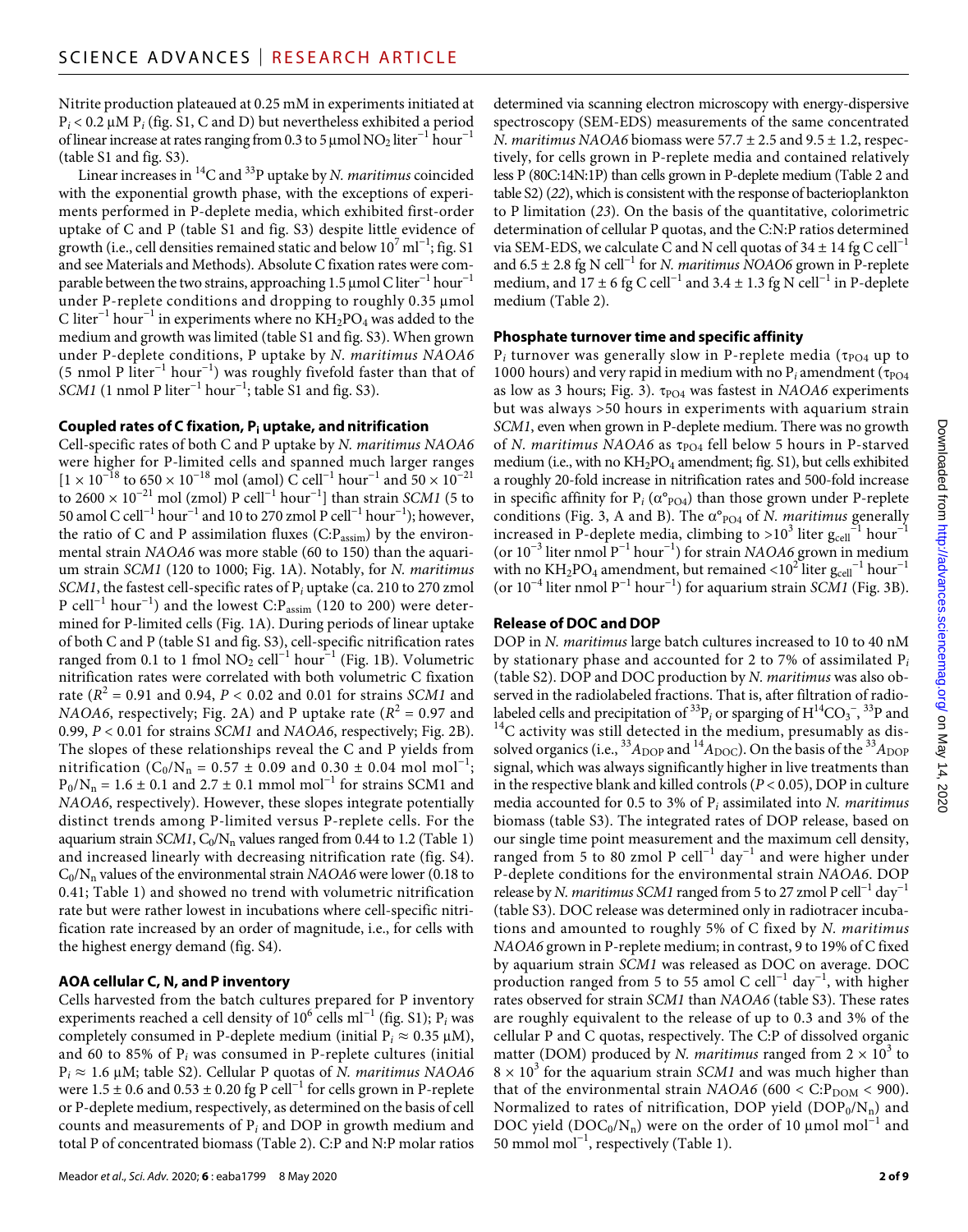

**Fig. 1. Biogeochemical fluxes of** *N. maritimus***.** Cell-specific rates of C and P uptake (**A**) and nitrification (**B**) by *N. maritimus*. Data are shown for strains *SCM1* (green) and *NAOA6* (blue) during periods of linear increases in radiotracer incorporation (*N* = 3 for each data point). The color intensity represents the initial P*i* concentration of the medium (0.1 to 2 µM) upon radiotracer addition. The dashed lines represent the Redfield ratio (106C:1P) in (A). The solid line in (B) represent a 1:1 relationship; the dotted line represents the 0.1:1 line previously assumed for scaling chemoautotrophic C fixation in the global oceans (see text).



**Fig. 2. C and P yields from nitrification by** *N. maritimus*. Absolute rates of nitrification versus C fixation (**A**) and P*i* uptake (**B**) by *N. maritimus*. The slopes of regression lines ( $R^2$  > 0.95;  $P$  < 0.01) are given in italics ( $\pm$ SE) and represent the C and P yields from nitrification (C<sub>0</sub>/N<sub>n</sub> and P<sub>o</sub>/N<sub>n</sub>, respectively) for strains *SCM1* (green) and *NAOA6* (blue). The slope standard errors of the regressions shown in (B) are <1.5 × 10−4. P*<sup>i</sup>* amendment of the growth medium is indicated by the shade of the symbol as defined in Fig.1. Error bars indicate propagated error of the 95% confidence interval of the slopes of linear rates of radiotracer incorporation or nitrite production over three to five time points among triplicate incubations (*N* = 9 to 15 for each data point; cf. fig. S3).

#### **DISCUSSION**

The aquarium and environmental strains of thaumarchaeon *N. maritimus* (*SCM1* and *NAOA6*, respectively) exhibited orders of magnitude differences in their physiological response to P*i* limitation, which were simulated by culture conditions under which P*<sup>i</sup>*

turnover time ( $\tau_{\text{PO4}}$ ) spanned three orders of magnitude (3 to 1500 hours). Thaumarchaea are not necessarily P limited in the deep ocean, where  $P_i$  ranges from 1 to 3  $\mu$ M (24), and deep sea ecotypes may physiologically diverge still further than observed among our experimental strains. Nevertheless, our findings provide insight into how thaumarchaea complete for energy and nutrients derived from recycled production. The following discussion examines the implications of these findings for chemoautotrophic fluxes in the dark ocean as well as in the surface ocean, where nitrification is prominent, Thaumarchaea are most abundant (*1*, *11*), and P may be limiting (*13*).

#### **Cellular energy budget and C, N, P coupling**

The alternative coupling of energetic, C fixation, and P assimilation fluxes exhibited by the two *N. maritimus* strains can be considered in terms of maintenance energy, which is the conceptual inverse of C yield from nitrification. Using the HP/HB pathway, thaumarchaea require only 4 mol ATP to fix 2 mol C with every turn of the cycle (*4*). On the basis of the measured C yields from nitrification and conversion factors of 268 kJ mol<sup>-1</sup> NH<sub>3</sub> (25) and 40 kJ mol<sup>-1</sup> ATP (*26*), we estimate that the aquarium strain *N. maritimus SCM1* required 6 to 15 mol ATP per mol C fixed. Under P starvation conditions, chemoautotrophic C fixation rates by the aquarium strain *N. maritimus SCM1* surmounted those of nitrification, yielding  $C_0/N_n$  values as high as  $1.2 \pm 0.2$  (Table 1) and ATP requirements as low as 6 ± 1 per mol C. In contrast, *N. maritimus NAOA6* grown under P-replete conditions required relatively more energy  $(19 \pm 4 \text{ mol})$ ATP per mol C), and this demand increased up to 38 mol ATP per mol C fixed under P limitation  $(C_0/N_n = 0.18 \pm 0.02$ ; Fig. 3D). Thus, whereas the aquarium strain *SCM1* appeared to prioritize C fixation without regard to P availability, the environmental strain devoted relatively more energy to maintenance and/or other cellular tasks.

The inferences based on apparent maintenance energy demand are consistent with the relative assimilation fluxes of C and P (C: $P_{\text{assim}}$ ),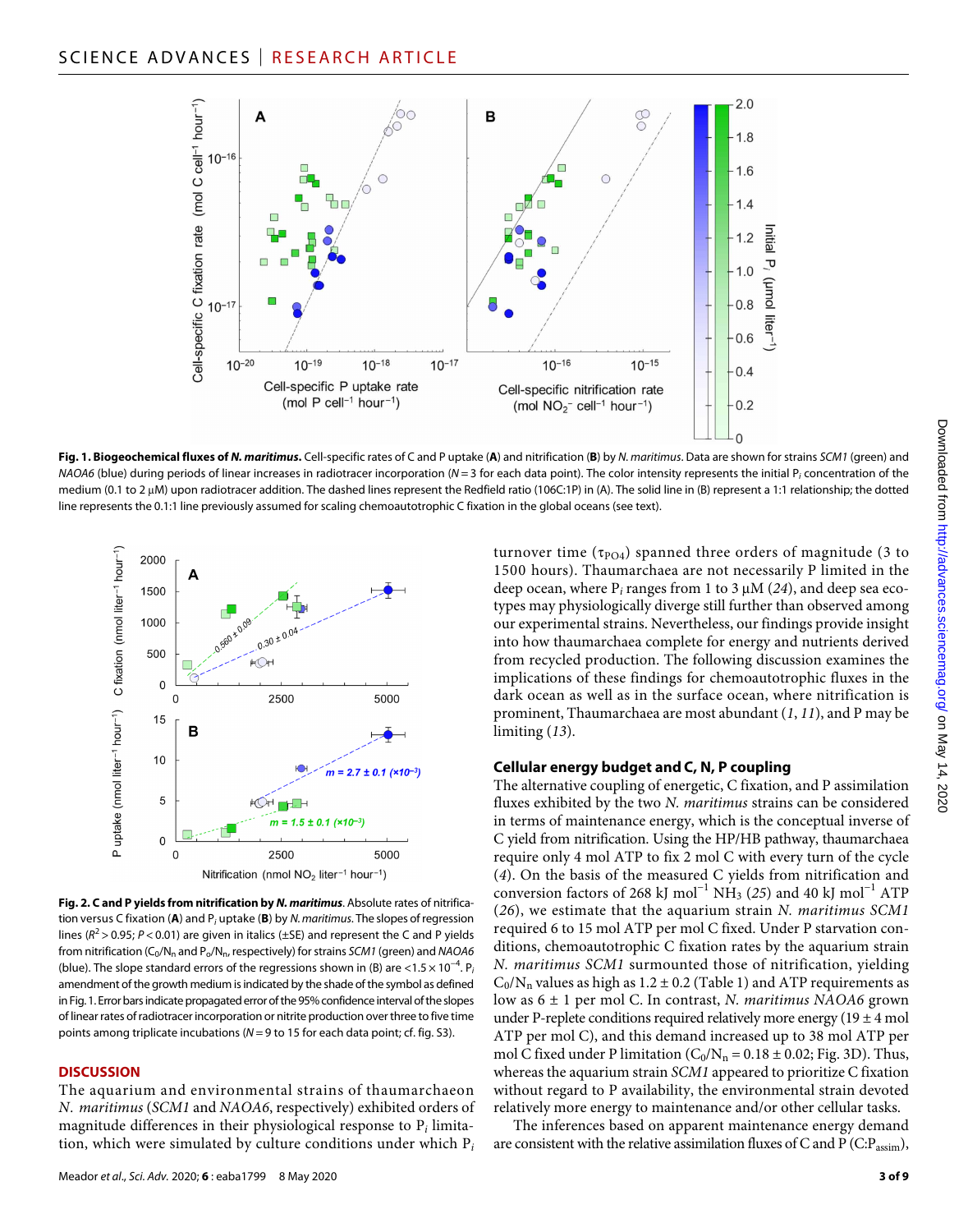**Table 1. Coupled biogeochemical fluxes of N. maritimus strains SCM1** and **NAOA6** and responses to P limitation. Minimum P<sub>i</sub> turnover time ( $\tau_{\text{DOA}}$ ) and maximum specific affinity ( $\alpha^{\circ}$ <sub>PO4</sub>) are indicated for periods of linear rates of radiotracer uptake in each incubation. Error estimates are propagated from the SE of the related slope of linear uptake, production, or nitrification rate and/or cell counts (cf. figs. S1 to S3 and table S1). PER, percent extracellular release of assimilated C or P. nd, no data.

| Strain           | Initial P <sub>i</sub><br>(nM) | $\tau_{\text{PO4}}$ (hour) | (liter a<br>hour | (mol mol        | mmo)<br>mol | <b>PER-DOC</b><br>(%) | $P_0/N_n$ (mmol<br>$mol-1$ | $DOP_0/N_n$<br>mol | <b>PER-DOP</b><br>(%) |
|------------------|--------------------------------|----------------------------|------------------|-----------------|-------------|-----------------------|----------------------------|--------------------|-----------------------|
| SCM <sub>1</sub> | 910                            | $661 + 24$                 | $44 + 03$        | $0.91 + 0.06$   | $43 + 14$   | $47 + 2$              | $7 + 01$                   | 20 + 3             | $1.6 + 0.2$           |
|                  | 740                            | $100 + 4$                  | $5.6 + 1.6$      | $0.56 + 0.03$   | $42 + 3$    | $7.6 + 1$             | 17+01                      | $13 + 2$           | 08+01                 |
|                  | 400                            | $59 + 3$                   | $13 + 2.0$       | $+0.07$         | $45 + 18$   | $104 + 4$             | $1.6 + 0.2$                | $9 + 1$            |                       |
|                  | 190                            | $125 + 7$                  | $16 + 3.3$       | $0.95 + 0.05$   | $89 + 32$   | $9.4 + 3$             | $0.9 + 0.03$               | $12 + 05$          | $14 + 01$             |
|                  | 160                            | $159 + 3$                  | $66 + 14$        | $1.2 + 0.2$     | nd          | nd                    | $2.9 + 0.2$                | $36 + 19$          | $12 + 06$             |
|                  | 1870                           | $101 + 4$                  | $4.7 \pm 1.6$    | $0.30 + 0.03$   | $9 + 2$     | $3.1 + 1$             | $2.6 + 0.3$                | $11 + 3$           | $04 + 0^{\circ}$      |
|                  | 1220                           | $95 + 3$                   | $5.5 \pm 3.4$    | $0.41 \pm 0.03$ | $16 + 4$    | $4.0 + 1$             | $3.0 + 0.1$                | $26 + 14$          | $0.9 + 0.5$           |
|                  | 160                            | $8.3 + 3.7$                | $998 \pm 455$    | $0.18 + 0.02$   | nd          | nd                    | .<br>$7.4 + 0.3$           | $6 + 2$            | $0.2 + 0.1$           |
|                  | 130                            | $16 \pm 0.7$               | $1124 \pm 605$   | $0.18 + 0.02$   | nd          | nd                    | $2.3 + 0.3$                | $7 + 2$            | $0.3 + 0.1$           |
|                  | $~<$ 100*                      | $3.2 \pm 0.1$              | $3167 + 593$     | $0.26 + 0.03$   | nd          | nd                    | nd                         | nd                 | nd                    |

 \*For this incubation, >10% P*i* was assimilated within 20 min of radiotracer addition and therefore too quickly to presume the initial P*i* concentration for subsequent calculations.



**Fig. 3. Trends in** *N. maritimus* **physiology and P turnover time.** Changes  $P_i$  turnover time ( $p_{\text{O4}}$ ) in culture medium versus cell-specific nitrification rate (**A**), specific affinity for P*i* (**B**), C yield (**C**), and ATP demand (**D**) of *N. maritimus*. Each data point represents the value determined for a single time point measurement during the growth phase and/or linear increases in radiotracer uptake (see Materials and Methods); error bars indicate propagated error of measurements of cell density, nitrite production, and/or fraction of <sup>14</sup>C or <sup>33</sup>P<sub>i</sub> uptake (*N* = 3 for each data point). The shaded boxes in (B) indicate the range expected for pelagic bacterioplankton (gray) and cyanobacteria [dark gray; after (*29*)]. P*i* amendment of the growth medium is indicated by the shade of the symbol as defined in Fig. 1.

which ranged up to an order of magnitude above Redfield stoichiometry for *N. maritimus SCM1* and dropped to 120C:1P only under conditions in which P-starved cells could no longer fix C (Fig. 1A and table S1). In contrast, C:Passim of the environmental strain *N. maritimus NAOA6* remained mostly constant and close to the Redfield ratio (106C:1P), even though the C:P of inorganic nutrient supply in experimental treatments ranged up to 20,000:1 (Fig. 1A). Therefore, the changes in biomass C:P stoichiometry of *N. maritimus NAOA6* induced by P stress were presumably manifested by altered nutrient allocation rather than nutrient acquisition strategy. By channeling P*i* into intermediate metabolites, for example, *N. maritimus NAOA6* could presumably create a favorable gradient for faster uptake of P*<sup>i</sup>* and thereby increase  $\alpha^{\circ}$ <sub>PO4</sub> [cf. (27)]. These inferences are also consistent with the conditioning of *N. maritimus SCM1* to a stable, aquarium environment ( $\tau_{\text{PO4}} > 50$  hours;  $\alpha^{\circ}_{\text{PO4}} < 70$  liter  $g^{-1}$ cell hour<sup>-1</sup>), and the poise of strain *NAOA6* to adapt to fluctuating oceanographic conditions in the thermocline, where  $\tau_{\text{PO4}}$  can span 5 to 100 hours over 30-m depth (*28*).

Together, these findings suggest that increased cellular power (Fig. 3A) may be a unique strategy of the environmental strain to fuel phenotypic alterations yielding higher  $\alpha^{\circ}$ <sub>PO4</sub> as  $\tau$ <sub>PO4</sub> dropped below 50 hours (Fig. 3B). Furthermore, the C yield of nitrification by the environmental strain *N. maritimus NAOA6* rebounded to  $0.26 \pm 0.03$  at  $\tau_{\text{PO4}}$  < 5 hours (Table 1 and Fig. 3C), suggesting a smaller maintenance energy requirement for P-starved cells that had adapted to P limitation. Combined with their high affinity for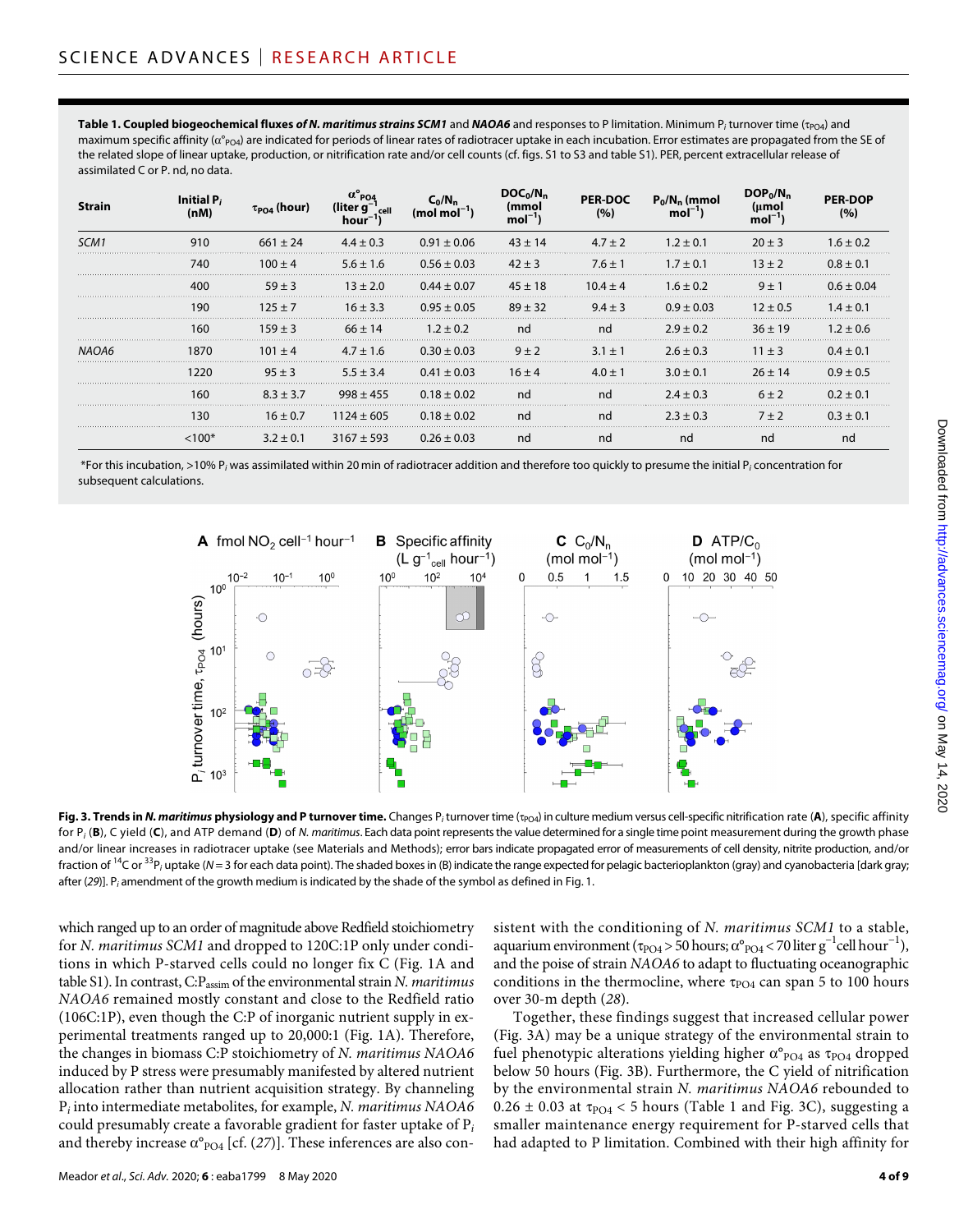**Table 2. C, N, and P cell inventories of** *N. maritimus NAOA6* **grown in P-deplete or P-replete SCM medium.** C:N:P values were all estimated by the same SEM-EDS instrumentation. Initial P*i* concentrations of P-replete and P-deplete incubations were 1.4 to 1.7 and 0.35 to 0.37  $\mu$ M.

| SCM<br>medium | C: N:P<br>(molar) | fg C cell <sup>-1</sup> | fg N cell $^{-1}$ | fg P cell <sup>-1</sup> |
|---------------|-------------------|-------------------------|-------------------|-------------------------|
| P-replete     | 58:10:1           | $34 + 14$               | $6.5 \pm 2.8$     | $1.5 \pm 0.6$           |
| P-deplete     | 89:15:1           | $17 + 6$                | $3.4 + 1.3$       | $0.5 \pm 0.2$           |

ammonia (*3*), the adaptations demonstrated by the environmental strain should enable pelagic Thaumarchaeota to compete for limited nutrient and energy resources in ocean ecosystems dominated by recycled production. That is, (i) cell-specific nitrification rates were highest as  $\tau_{PO4}$  decreased (Fig. 3A) to the range of time scales expected for the marine thermocline (*28*), and (ii) the P*i* affinity of *N. maritimus NAOA6* is on the same order as bacterioplankton and also strategically lower than cyanobacteria (Fig. 3B) (*29*), who generate reduced N energy via primary production in oligotrophic surface waters. Achieving heightened P*i* affinity appears to come at the cost of reduced C yield of nitrification (Fig. 3C); therefore, drastic changes in  $\tau_{PO4}$  may contribute to the large variability in specific nitrification rates observed in the euphotic zone (*12*).

Martens-Habbena *et al*. (*3*) previously suggested that marine thaumarchaea rapidly achieve maximum ammonium oxidation rates with small maintenance energy demand because the half-saturation constant for ammonium is constitutively low. It follows that the C yield of nitrification should not decrease for energy limited cells, which is similar to the response of *N. maritimus NAOA6* adapted to  $\tau_{\text{PO4}}$  < 5 hours (Table 1 and Fig. 3C); in fact, C yield increased at lower cell-specific nitrification rates (fig. S4). Because marine thaumarchaea in the bathypelagic ocean are likely limited by energy and therefore intrinsically adapted for rapid ammonium uptake (*3*), we expect that the maintenance energy requirement and C yield of nitrification of pelagic and bathypelagic populations should be independent of transient or limiting concentrations of ammonium, but this remains to be tested.

#### **Implications ofthaumarchaeal C fixation efficiency**

Previous studies have estimated thaumarchaeal C fixation in the dark ocean [text S1; (*2*, *6*, *7*)] by invoking the C yield from nitrification (C<sub>0</sub>/N<sub>n</sub>) for an ammonia-oxidizing bacterium (AOB) [*N. marina*;  $C_0/N_n = 0.1$ ; (8, 9)], but nitrifying thaumarchaea, i.e., *N. maritimus*, can be up to 10 times more efficient at fixing C (Table 1). High variability in  $C_0/N_n$  was evident between the aquarium and environmental strains of *N. maritimus* and in their response to P limitation (Fig. 3C and fig. S5); moreover, the C yield of uncultured, bathypelagic ecotypes may differ from those dwelling nearer the euphotic zone. Nevertheless, to estimate the significance of thaumarchaeal nitrification in the global C budget (Table 3), we apply a  $C_0/N_n$  value determined via linear regression of all incubations of the environmental archaeon *N. maritimus NAOA6* (0.30  $\pm$  0.04,  $R^2$  = 0.94, *P* < 0.01; Fig. 2A). This C<sub>0</sub>/N<sub>n</sub> value is threefold higher than previously assumed and is consistent with marine archaea fixing C via the more efficient HP/HB pathway versus the Calvin-Benson cycle used by AOB [cf. (*8*, *9*)

According to Redfield stoichiometry, mineralization of sinking particles in the ocean should yield 16 mol of reduced N (i.e., ammonia) for 106 mol of C respired. Ammonium may be recycled to support primary

production, either directly or following nitrification [i.e., regenerated production; (*12*,*14*)], with the latter comprising the additional C fixation fluxes of nitrifiers that counter respired  $CO<sub>2</sub>$ . Applying the measured  $C_0/N_n$  for archaeal nitrification (0.30) to a Redfieldian mineralization flux (106C:16N), we approximate that marine thaumarchaea recycle 4.5% of organic C mineralized in the oceans (Eq. 1)

Thaumarchaeal recycling (%DIC<sub>remin</sub>) =  $C_0/N_n \times 16/106$  (1)

This percentage is likely lower in the euphotic zone, where thaumarchaea compete with phototrophs for ammonium; however, given the preferential degradation of N relative to C from sinking particles (*30*), this is likely a conservative estimate of C recycling efficiency by a steadfast population of nitrifiers across the global bathypelagic ocean.

By assuming a mineralization rate of reduced N exported to the ocean interior, a flux estimated at 92 Tmol N year−1 [(*2*) after (*31*)] to 330 Tmol N year−1 [cf. (*7*)], and the revised C yield for archaeal nitrification, we arrive at a dark ocean C fixation flux ranging from 0.33 to 1.2 Pg C year−1 (Table 3). This estimate approaches the upper range of direct measurements of dark ocean chemoautotrophy [0.8 to 1.2 Pg C year−1; (*5*, *6*, *32*); see text S1], without having to invoke additional sources of energy to fuel C fixation. However, nitriteoxidizing bacteria (NOB) are also known to be active below the euphotic zone and would further oxidize the same N atoms to contribute an additive C fixation flux [~1 Pg C year−1; (*32*, *33*)]. NOB are larger than *N. maritimus*, demand roughly an equivalent amount of ATP for each turn of their C fixation cycle (Fig. 3D) (*4*, *33*), and in situ, single cell C and N uptake studies suggest NOBs may have a greater C yield than thaumarchaea (*32*, *34*). Therefore, if the integrated ammonium and nitrite oxidation fluxes in the dark ocean transpire with a C yield of  $\sim$  0.3, then the amount of remineralized C that is recycled into nitrifier biomass (% $DIC_{\text{remin}}$ ) could theoretically approach 9% (Eq. 1). This amounts to ~0.86 Pg C year<sup>-1</sup> if we conservatively assume an oceanic C export flux of 9.55 Pg C year<sup>-1</sup> (*31*). C fixation by meso- and bathypelagic nitrifiers may therefore account for at least 70% of the upper estimate of total dark ocean chemoautotrophy.

Chemoautotrophs were conservatively estimated to respire 43% of ammonia in waters above the thermocline, and thaumarchaea are also known to derive energy from other sources of reduced N, such as urea and cyanate (*35*). This translates to a C fixation rate upward of 0.8 Pg C year−1 (Table 3) and on the same order as dark ocean fluxes. Therefore, we estimate that global ocean C fixation supported by archaeal nitrification ranges from 1 to 2 Pg C year<sup>-1</sup>, or roughly 2 to 4% of net primary production [54 Pg C year−1; (*31*)]. If this flux is integrated over a standing stock of  $10^{28}$  thaumarchaeal cells in the ocean (*1*) with a C content of 12.9 fg cell<sup>-1</sup> (22), we estimate an average thaumarchaeal turnover time, or the residence time of C as thaumarchaeal biomass, on the order of 3 to 10 weeks, with growth rates ranging from 0.002 day<sup>-1</sup> in the deep ocean to 0.4 day<sup>-1</sup> in near-shore ecosystems (Table 3).

# **Thaumarchaeal cycling of P andDOM**

Our dual radiotracer approach provided parallel rate measurements of P assimilation and DOM release by *N. maritimus* to further consider the coupling of these fluxes to nitrification in the global oceans (Table 3). P<sub>i</sub> assimilation by Thaumarchaeota (ca. 20 Tg P year<sup>-1</sup>; Table 3) is on the same order as annual riverine input of P*i* (*24*) and roughly 4% of that consumed by photoautotrophs in the surface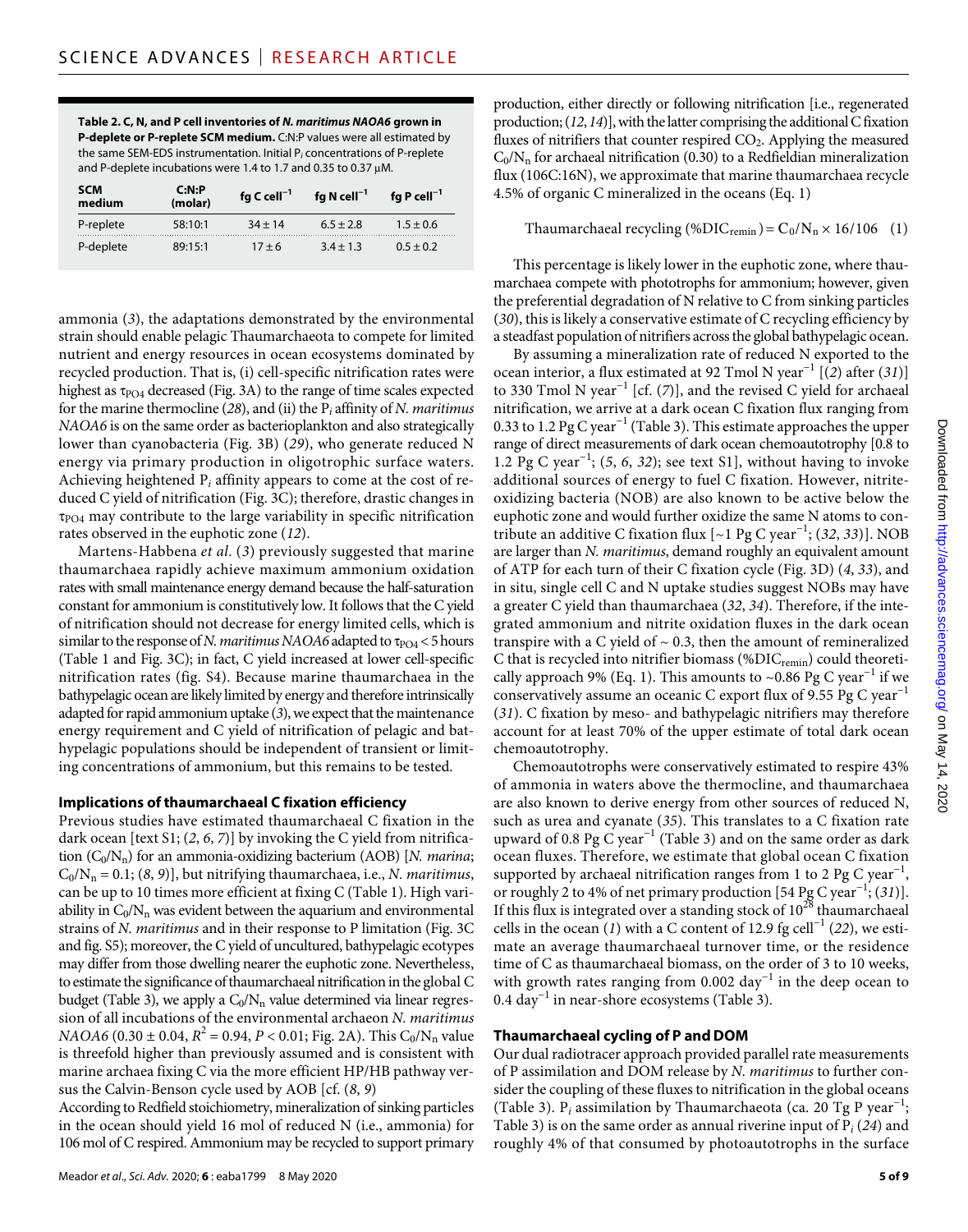**Table 3. Chemoautotrophic growth rate, uptake, and chemosynthate release fluxes of C (Tg year−1) and P (Gg year−1) in the global** 

**ocean.** Estimates are based on measured ratios of *N. maritimus NAOA6* fluxes of C and P relative to nitrite production during radiotracer experiments (Table 1 and fig. S5) and respiration rates of organic C in the euphotic or dark oceans [after (*2*, *31*); see text S1]. In the euphotic zone, the fluxes correspond to the proportion of reduced N from respiration that is assumed to be available for nitrification [43%, after (*2*, *12*)]. The range of total C or P fluxes in the dark ocean corresponds to the low and high estimates of total N mineralization flux (92 or 330 Tmol N year<sup>-1</sup>; see text). Relatively lower C and P uptake fluxes observed in response to P limitation are accounted for by assuming 13% of the open ocean euphotic zone is P limited [i.e., the N. Atlantic Equatorial and Subtropical Gyre; 15°S to 45°N; (*13*)]. Thaumarchaeal growth rates (day−1) are estimated on the basis of population densities reported by (*11*), ocean surface areas (*31*) and depths of hypsometric regions (*43*), C content of 12.9 fg cell−1 (*22*), and the C fixation fluxes reported here for each region.

| Zone     | <b>Flux</b>                             | Near-shore | <b>Shelf</b> | Slope | Open  | Total            |
|----------|-----------------------------------------|------------|--------------|-------|-------|------------------|
| Euphotic | Growth rate<br>$(day^{-1})$             | 0.413      | 0.209        | 0.081 | 0.049 |                  |
|          | C fixation<br>$(Tg \, year^{-1})$       | 48         | 39           | 60    | 676   | 824              |
|          | P uptake<br>$(Gg \, year^{-1})$         | 1.2        | 1.0          | 1.4   | 16.9  | 20               |
|          | DOC release<br>$(Tq \text{ year}^{-1})$ | 2.1        | 1.7          | 2.6   | 30.4  | 37               |
|          | DOP release<br>$(Gq \text{ year}^{-1})$ | 0.008      | 0.006        | 0.010 | 0.106 | 0.13             |
| Dark     | Growth rate<br>$(day^{-1})$             | nd         | 0.099        | 0.006 | 0.002 |                  |
|          | C fixation<br>$(Tq \, year^{-1})$       | 1.8        | 15           | 29    | 284   | $330 -$<br>1190  |
|          | P uptake<br>$(Gq \text{ year}^{-1})$    | 0.04       | 0.37         | 0.70  | 6.7   | $8 - 29$         |
|          | DOC release<br>$(Tq \text{ year}^{-1})$ | 0.08       | 0.66         | 1.24  | 12.1  | $14 - 51$        |
|          | DOP release<br>$(Gq \text{ year}^{-1})$ | 0.0003     | 0.003        | 0.005 | 0.046 | $0.05 -$<br>0.19 |

ocean, assuming Redfield stoichiometry and net primary production flux of 54 Pg C year<sup>-1</sup> (31). P<sub>i</sub> uptake of by Thaumarchaeota in the deep ocean is roughly equal in magnitude and could counterbalance 4.3% of P mineralized from sinking particles, assuming molar N:P ratios of 16:1 for mineralization (Redfield) and  $P_0/N_n$  of 1:370 (Fig. 2B; cf. Eq. 1). This flux contributes to the P packaging onto particles known to be mediated by heterotrophic bacteria, having important consequences for the reactivity of organic P in the bathypelagic ocean and eventual burial in marine sediments (*36*).

The proportional release of DOC by *N. maritimus NAOA6*  $(5 \pm 2\%)$ ; tables S2 and S3) was similar to that reported for microbial photoautotrophs [i.e., cyanobacteria; (*37*)] and suggests that thaumarchaea release 20 to 90 Tg C as DOC into the deep ocean each year (Table 3). A similar estimate of 14 to 51 Tg C year<sup>-1</sup> can be extrapolated by applying the ratio of DOC:NO2 produced by *N. maritimus NAOA6* (0.013:1; Table 1 and fig. S5) to the complete oxidation of the sinking flux of reduced N to the ocean interior (Table 3). As such, DOC release by thaumarchaea likely amounts to only a small fraction of

Meador *et al*., *Sci. Adv.* 2020; **6** : eaba1799 8 May 2020

the total estimated organic C supplied to the deep ocean via sinking particles and advected DOC [10 to 26 Pg C year−1; (*31*, *38*)], but may nevertheless represent a large portion of the labile DOC pool in the bathypelagic ocean [cf. (9)]. Similarly, the DOP:NO<sub>2</sub> ratio (Table 1 and fig. S5) predicts a total release of roughly 0.32 Tg P  $y^1$  into the global ocean (Table 3). Given the capacity for thaumarchaea to metabolize phosphonates (*16*), this flux may contribute up to 10% of reduced compounds in the oceanic P redox cycle (*39*).

While DOM produced by thaumarchaea is presumably labile (*20*), DOM release represents only a fraction of C and P assimilated into thaumarchaeal biomass, which may turn over on time scales longer than 1 year in the bathypelagic ocean (ca. 450 days; Table 3). The rates and yields reported for *N. maritimus* cultures in the current study represent an incremental step toward modeling bathypelagic chemoautotrophs, who operate at lower temperature, higher pressure, and may use other reduced substrates [e.g., (*10*, *33*)]. At present, our empirical evidence recommends that biogeochemical budgets include chemoautotrophic recycling fluxes driven by reduced N that mitigate at least 4.5% of detrital organic C respiration and transform 4.3% of detrital P into new P substrates.

# **MATERIALS AND METHODS**

#### **Experimental design and cultivation**

Stock cultures (30 ml) of *N. maritimus* strains *SCM1* and *NAOA6* were grown aerobically at 28°C in 30 ml of SCM (*15*) containing 1 mM ammonium and 2  $\mu$ M phosphate and were continuously transferred to sterile SCM medium when nitrite concentrations approached 1 mM. For the  $^{33}P$  and  $^{14}C$  uptake experiments (scheme S1), large batch cultures were initiated by inoculating cells from stock cultures in the growth phase (25 to 30 ml; ca.  $10^{7-8}$  cells) into SCM media (0.8 liters) containing 0.1 to 1.6  $\mu$ M P<sub>*i*</sub>. Sterile SCM medium that was not amended with  $KH_{2}PO_{4}$  still exhibited measureable quantities of P*i* (ca. 130 nM), likely deriving from impurities in other components of the artificial seawater medium. After inoculation, nitrite concentrations in culture media were measured every 1 to 3 days via colorimetry to monitor growth after (*15*). Aliquots (45 ml) of the experimental batch culture were transferred into 13 sterile 50-ml plastic screw-top centrifuge tubes (Sarstedt, Germany) after the end lag phase growth, typically after 7 to 10 days, as suggested by nitrite concentrations increasing above a threshold of 0.1 mM. In addition to the radiotracer experiments, stock cultures of *N. maritimus NAOA6* were also inoculated into triplicate batch cultures for cellular P quantification and SEM-EDS analyses (scheme S1).

# **Cellular P quotas and SEM-EDS analysis**

*N. maritimus NAOA6* was grown in triplicate, nonspiked batch cultures (0.8 liter SCM medium) amended to simulate P-deplete (0.35 to 0.37  $\mu$ M P<sub>*i*</sub>) or P-replete (1.4 to 1.7  $\mu$ M P<sub>*i*</sub>) conditions, and samples were collected for determination of  $P_i$ , total  $P$  (TP), and total dissolved P (TDP) at the initial and final time points of cultivation. Growth was monitored via nitrite evolution and epifluorescence microscopy of cells fixed in 1.6% formaldehyde, filtered onto a 0.2-m cellulose membrane (Whatman), and stained with SYBR Green I. At least 10 magnification fields (100×) were counted. *N. maritimus NAOA6* cells were harvested via centrifugation (4800*g* for 1 hour) when nitrite concentrations in all replicate P-deplete or P-replete cultures increased above a threshold of 0.3 or 0.5 mM, respectively, as suggestive of cells having entered the growth phase. Most of the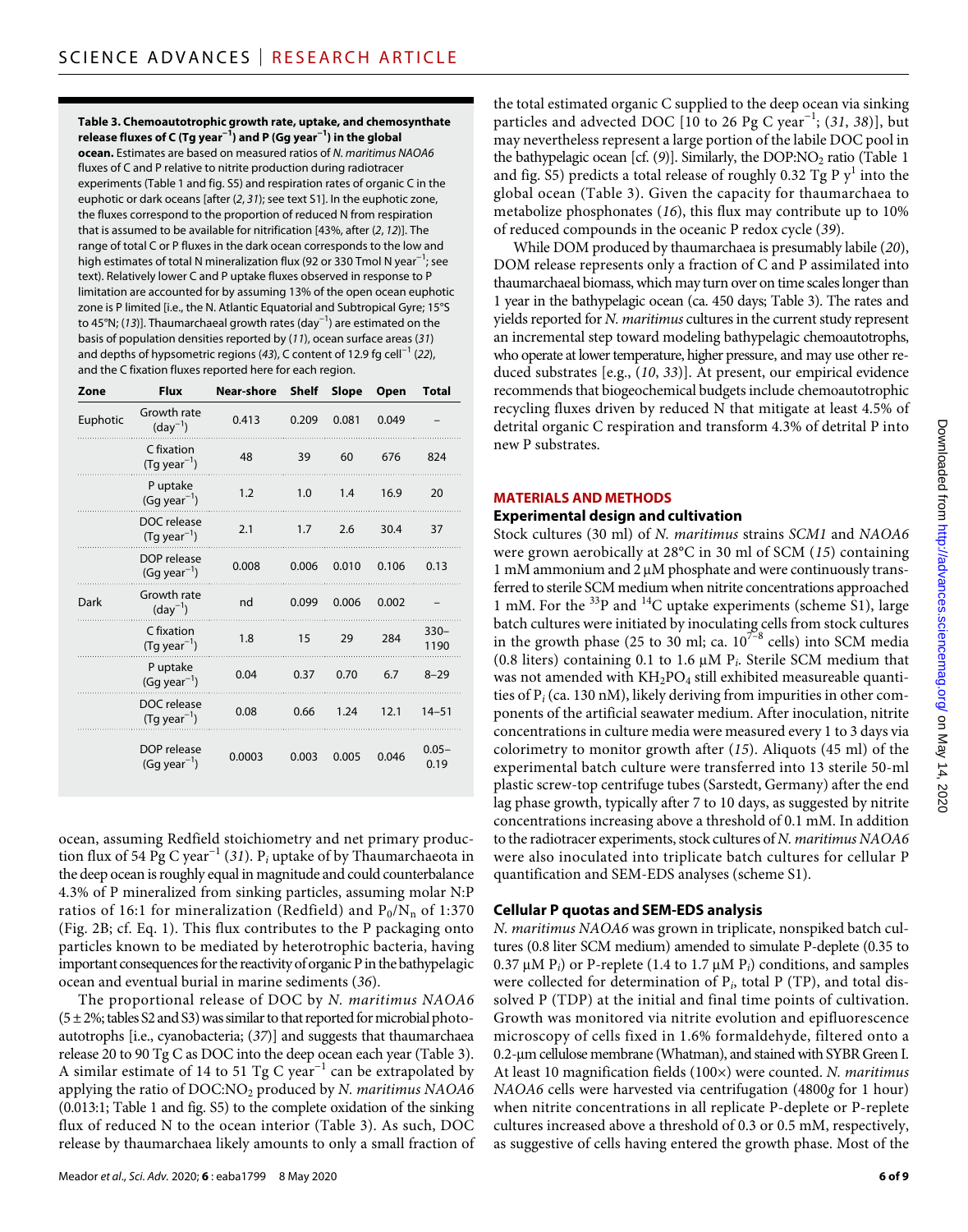supernatant was decanted and the pelleted cells were resuspended in a small volume (<10 ml) of culture medium remaining in the bottle (i.e., cell concentrate). Aliquots of the cell concentrate samples were analyzed for P*i*, TP, and TDP as described below. The remaining volume of the cell concentrate was fixed with formaldehyde (final concentration 1.6%) and stored at 4°C. Cell density of the concentrated, fixed sample was determined via staining SYBR Green I as above.

For SEM-EDS analysis, aliquots of concentrated and fixed *N. maritimus NAOA6* cells (1 to 1.5 ml) were pelleted for 20 min at 20,000*g* in 2-ml centrifuge tubes and then washed three times by resuspending in 1 ml of deionized water and repeating the centrifugation step. The washed and pelleted cells were then resuspended in 5 µl of water and air dried onto a silicon wafer. For P-limited cells that were also subjected to cell weight analysis, cells were washed twice by pelleting at 3000*g* for 5 min, resuspended in 1 ml of Milli-Q water, and a 30-µl aliquot was air dried for 2 hours onto a silicon wafer. After dehydration, the silicon wafers were mounted onto electrically conductive adhesive tags (Leit-Tab, Plano GmbH, Wetzlar, Germany) for elemental ratio analysis.

C:N, C:P, and N:P elemental ratios were obtained using a scanning electron microscope (Quanta FEG 250, FEI) equipped with an energy-dispersive x-ray spectroscopy (EDS) double detector system (QUANTAX EDS, Bruker Nano GmbH). The detectors (XFlash 6/30) had a detector area of 30  $\mathrm{mm}^2$  and an energy resolution at Mn K  $\alpha$  line of <123 eV, allowing the quantification of most light elements. To check the performance of the EDS system, the NBS SRM 1155 ANSI 316 stainless steel standard was used. The EDS spectra were tested using an accelerating voltage of 10 and 20 kV to see if other elements with a higher atomic number than Ca were present in the sample. A 10-kV acceleration voltage was used for further measurements, which had a reduced penetration depth. The elemental ratios were calculated for five object fields using the QUANTAX 400 software (version 1.9, Bruker), in which the elements C, N, O, Na, Mg, Al, P, S, Cl, K, and Ca were included.

# **Phosphate and bicarbonate concentration**

Samples (10 ml) for P*i*, TP, and TDP were collected from culture media using a sterile pipette. TDP samples were gently filtered through a Luer lock filter (Sartorius; pore size, 0.1 µm). P<sub>i</sub>, TDP, and TP samples were immediately frozen at −20°C. Concentrations of P*i*, TP, and TDP were determined via the molybdenum-blue colorimetric method (*40*) on a QuAAtro AA3 Dual Channel Total P & Orthophosphate Autoanalyzer with a 100-cm Liquid Waveguide Capillary Cell (Seal Analytic, Germany). DOP concentrations were estimated as TDP minus P*i* and were corrected for the concentration of DOP measured in sterile SCM medium (0.07  $\mu$ M). Precision of the P<sub>*i*</sub>, TP, and TDP measurements was 0.75% (1  $\sigma$  coefficient of variation), and the minimum quantifiable limit for P*i* was 20 nM, and 41 nM for TP and TDP. Cell P quota estimates are derived from the TP of cell concentrate minus the TDP value of the culture media at the final time point of cultivation.

For total dissolved inorganic carbon, samples of culture medium (1.8 ml) were filled into an annealed (550°C) vial and sealed without air bubbles and stored at 4°C. The dissolved inorganic carbon (DIC) contents were determined with a multi N/C 2100S analyzer from Analytik Jena. Immediately before the measurement,  $150 \mu l$  of each sample was discarded and automatically replaced by 50 µl of 10%  $H_3PO_4$ . The outgassing  $CO_2$  was analyzed via nondispersive infrared detection in triplicate, and DIC concentrations were calculated based on a series of calibration standards prepared from a stock solution 1000 mg liter<sup>-1</sup> from ULTRA Scientific (IQC106).

# **33P and 14C uptake experiments and activity measurement**

For each  $^{33}P$  or  $^{14}C$  uptake experiment, five 45-ml treatment cultures, including three live treatments, one killed control, and one blank, were spiked with either  $33P$ -labeled carrier-free, phosphoric acid or <sup>14</sup>C-labeled bicarbonate (Hartmann Analytic GmbH, Braunschweig, Germany) to an activity of ca. 150 kBq. In parallel to the 10 radiotracer uptake experiments (five each for  $33P$  and  $14C$  uptake), three nonspiked treatments (45 ml) were grown aerobically at 28°C to monitor growth via nitrite evolution as well as epifluorescence microscopy (scheme S1). Briefly, cells were enumerated in at least 10 magnification fields (100×) after fixing with formaldehyde (final concentration,  $>1.6\%$  v/v), filtering onto 0.2-µm polycarbonate membranes (Isopore GTTP; 25 mm), and staining with 4′,6-diamidino-2-phenylindole. The experimental blanks served as controls for abiotic  $^{33}P$  or  $^{14}C$  incorporation into particles and were prepared by filtering 45 ml of the culture medium through a Luer lock syringe filter (Sartorius; pore size,  $0.1 \mu m$ ) before spiking with radiotracer. The killed control treatments were prepared by incubating culture aliquots at 80°C for >45 min and then cooling to room temperature before the radiotracer spike.

After spiking, the centrifuge tubes were gently shaken for 10 s, and samples were collected for both time point zero  $(t_0; 5 \text{ ml})$  and total radioactivity ( $3A_{total}$  and  $14A_{total}$ ; Bq ml<sup>-1</sup>). For the latter, samples (100 µl) were added directly to 6-ml scintillation vials and amended with 5 ml of scintillation fluid. For all spiked treatments, culture aliquots (3 to 5 ml) were collected at time points distributed over ca. 200 hours following label addition, fixed with formaldehyde in the filtration tower to a final concentration of 2 to 4% for 20 min, and then vacuum filtered over 0.2-µm polycarbonate membranes (Isopore GTTP; 25 mm). The filters were then rinsed three times with 5 ml of MilliQ water to remove residual P*i*. Each filter was then transferred to a 6-ml scintillation vial and amended with 5 ml of scintillation fluid (Irgasafe Plus, PerkinElmer). The volume-normalized radioactivity on the filter ( $33A_{cell}$  or  $14A_{cell}$ ; Bq ml<sup>-1</sup>) was measured on a Packard 2500 TR scintillation counter, with quench correction (tSIE/ AEC based on <sup>14</sup>C quench standards). During each time point sampling, while the spiked culture aliquots were being fixed with formaldehyde, nitrite and cell density samples were collected from the parallel nonspiked, live treatments. Nitrite was measured as described above for stock cultures. Cell count samples (1 ml) were fixed by adding 0.1 ml of 20% formaldehyde and stored at 4°C until analysis (as above).

#### **Determination of C and P assimilation rates, Pi turnover time, and specific affinity for P***<sup>i</sup>*

The fraction  $(f)$  of bicarbonate or  $P_i$  assimilated into biomass was calculated as the ratio of activity in biomass (i.e., on the filter;  $^{14}A_{cell}$ or  $^{33}A_{\text{cell}}$ , respectively) to total radioactivity added (i.e.,  $f = ^{14}A_{\text{cell}}/^{14}A_{\text{total}}$ or  $^{33}A_{\text{cell}}/^{33}A_{\text{total}}$ ). The mean fractional uptake for triplicate measurements was corrected by that of the killed control. Absolute quantities of assimilated bicarbonate and P*i* were determined on the basis of the fractional uptake estimates (*f*, unitless) and the initial concentration (mol liter<sup>-1</sup>) of these nutrients in the culture medium before partitioning into individual incubations and at most 2 hours before radiotracer addition. Rates of C and P assimilation were determined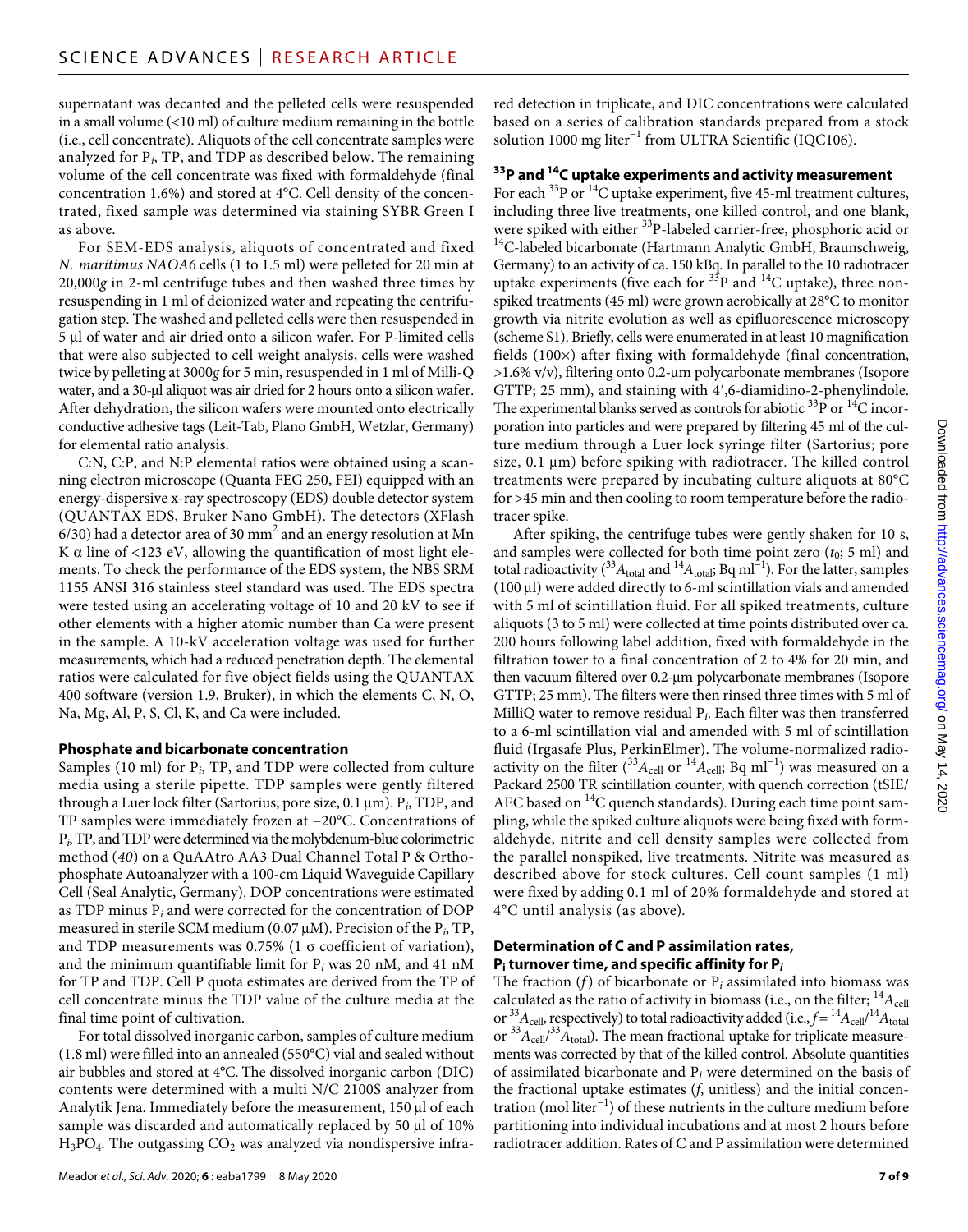via linear regression using MATLAB 2014a for the time interval over which the culture was in the growth phase, or, for experiments exhibiting little or no increase in cell density, rates were determined over the interval of linear increases in the radiotracer uptake (i.e., first-order uptake). Errors in rate estimates are based on the 95% confidence interval of the slope coefficients (see Statistical analysis). Rates of cell-specific C and P uptake and nitrite production were determined for specific time points based on estimates of cell density (cell liter<sup> $-1$ </sup>) and the increase in assimilated bicarbonate or  $P_i$  since the previous time point.  $P_i$  turnover time ( $\tau_{PO4}$ ; in hours) was calculated for each time point (*t*) according to (*41*)

$$
\tau_{\rm PO4}(h) = t \times [-\ln(1-f)]^{-1} \tag{2}
$$

The specific affinity ( $\alpha^{\circ}$ ; liter  $\mathrm{g_{cell}}^{-1}$  hour $^{-1}$  or liter nmol  $\mathrm{P}^{-1}$  hour $^{-1})$ of *N. maritimus* for P*i* was calculated according to (*27*)

$$
\alpha^{\circ}(\text{L}\,\text{g}^{-1}\text{cell}\,\text{h}^{-1}) = [\tau_{\text{PO4}} \times \text{cell density}]^{-1} \tag{3}
$$

*N. maritimus* cell abundance was converted to either P content (nmol P), based on cellular P quota determined in P-deplete or P-replete medium, or cell weight [g<sub>cell</sub>; 24.6 fg cell<sup>-1</sup>; (22)]. Propagated error of  $\alpha$ <sup>o</sup> was based on uncertainty in measurements of cell abundance, the fractional uptake of radiotracer, and cellular P quota.

# **Determination ofDOP andDOC production rates**

Estimates of DOP and DOC release into culture media were measured at the end of the experiments and, thus, integrate accumulation during incubation period. At the final time point of the radiotracer assay, the remaining volumes of the live, killed control, and blank treatments (3 to 6 ml) were fixed in 1 to 2% formaldehyde for >20 min, filtered through a Luer lock syringe filter (Sartorius; pore size,  $0.1 \mu m$ ), and collected into 15-ml centrifuge tubes or 20-ml scintillation vials for  $DO^{33}P$  or  $DO^{14}C$  analysis, respectively. For measurements of DOP radioactivity  $\binom{33}{1}\text{DOP}$ ,  $P_i$  was first coprecipitated with magnesium from the medium by adding 0.15 ml of 3 M NaOH (pH 11) and centrifuging at 700 $g$  for 45 min to remove the spiked  ${}^{33}P_i$  after (*42*). The supernatant was decanted into 20-ml scintillation vials and amended with twice the volume of scintillation fluid. For DOC radioactivity measurements ( ${}^{14}A_{\text{DOC}}$ ), the filtrate was acidified to pH 2 by adding 30 µl of concentrated hydrochloric acid and bubbled with  $N_2$  for  $>5$  min to remove inorganic <sup>14</sup>C. The mean <sup>33</sup> $A_{\text{DOP}}$  or <sup>14</sup> $A_{\text{DOC}}$  activity of triplicate live treatments was corrected by of the corresponding killed control. For incubations of *NAOA6* at 130 and 160 nM P*i*, the sparging time was obviously too short (i.e., <25 min), and these anomalously high values are not reported. For *NAOA6* and SCM1 incubations at <100  $\mu$ M P<sub>i</sub>, <sup>14</sup> $A_{cell}$  values were too low to provide reliable estimates of DOC release. The concentration of DOP or DOC produced during the experiment was determined as the product of the fraction of total radiotracer  $\binom{33}{4}$  total or  $\binom{14}{4}$  total; Bq ml<sup>-1</sup>) that had accumulated as extracellular organic matter (<sup>33</sup> $A_{\text{DOP}}$ or  $14A_{\text{DOC}}$ ; Bq ml<sup>-1</sup>) and the initial P<sub>i</sub> (P<sub>i0</sub>) or DIC concentration (Eq. 4). These concentration values were normalized by the entire time of incubation  $(t)$  and maximum cell density (cell<sub>max</sub>) observed during growth and are thus considered as conservative estimates of cell-specific DOM production rate, as we cannot constrain the timing of DOM release. DOP and DOC release are also expressed as percent extracellular release (PER; Eq. 5), which was calculated by normalizing the  $^{33}A_{\text{DOP}}$  and  $^{14}A_{\text{DOC}}$  at the final time point to the maximum

activity of biomass observed during the course of the experiment  $(^{33}A_{\text{cell}}$  or  $^{14}A_{\text{cell}}$ )

DOP release rate (mol P cell<sup>-1</sup>d<sup>-1</sup>) = 
$$
P_{i0} \times^{33} A_{\text{DOP}} /^{33} A_{\text{total}} \times \text{cell}_{\text{max}}^{-1} \times t^{-1}
$$
 (4)

PER<sub>DOP</sub>(%) = 100 
$$
\times^{33} A_{\text{DOP}} / ^{33} A_{\text{cell}}
$$
 (5)

#### **Statistical analysis**

Reported 95% confidence intervals,  $R^2$  statistics, and  $P$  values of linear regressions were computed using the MATLAB R2014a regress function. Significance differences (*P* value) reported for radiotracer uptake or release as DOP or DOC between live, killed, and blank treatments refer to the probability associated with a homoscedastic Student's *t* test.

#### **SUPPLEMENTARY MATERIALS**

Supplementary material for this article is available at [http://advances.sciencemag.org/cgi/](http://advances.sciencemag.org/cgi/content/full/6/19/eaba1799/DC1) [content/full/6/19/eaba1799/DC1](http://advances.sciencemag.org/cgi/content/full/6/19/eaba1799/DC1)

#### **REFERENCES AND NOTES**

- 1. M. B. Karner, E. F. DeLong, D. M. Karl, Archaeal dominance in the mesopelagic zone of the Pacific Ocean. *Nature* **409**, 507–510 (2001).
- 2. J. J. Middelburg, Chemoautotrophy in the ocean. *Geophys. Res. Lett.* **38**, L24604 (2011).
- 3. W. Martens-Habbena, P. M. Berube, H. Urakawa, J. R. de la Torre, D. A. Stahl, Ammonia oxidation kinetics determine niche separation of nitrifying Archaea and Bacteria. *Nature* **461**, 976–979 (2009).
- 4. M. Könneke, D. M. Schubert, P. C. Brown, M. Hügler, S. Standfest, T. Schwander, L. Schada von Borzyskowski, T. J. Erb, D. A. Stahl, I. A. Berg, Ammonia-oxidizing archaea use the most energy-efficient aerobic pathway for CO<sub>2</sub> fixation. *Proc. Natl. Acad. Sci. U.S.A.* **111**, 8239–8244 (2014).
- 5. G. J. Herndl, T. Reinthaler, E. Teira, H. van Aken, C. Veth, A. Pernthaler, J. Pernthaler, Contribution of *Archaea* to total prokaryotic production in the deep Atlantic Ocean. *Appl. Environ. Microbiol.* **71**, 2303–2309 (2005).
- 6. T. Reinthaler, H. M. van Aken, G. J. Herndl, Major contribution of autotrophy to microbial carbon cycling in the deep North Atlantic's interior. *Deep. Res. Part II* **57**, 1572–1580 (2010).
- 7. C. Wuchter, B. Abbas, M. J. L. Coolen, L. Herfort, J. van Bleijswijk, P. Timmers, M. Strous, E. Teira, G. J. Herndl, J. J. Middelburg, S. Schouten, J. S. Sinninghe Damsté, Archaeal nitrification in the ocean. *Proc. Natl. Acad. Sci. U.S.A.* **103**, 12317–12322 (2006).
- 8. H. E. Glover, The relationship between inorganic nitrogen oxidation and organic carbon production in batch and chemostat cultures of marine nitrifying bacteria. *Arch. Microbiol.* **142**, 45–50 (1985).
- 9. L. Tijhuis, M. C. M. Van Loosdrecht, J. J. Heijnen, A thermodynamically based correlation for maintenance gibbs energy requirements in aerobic and anaerobic chemotrophic growth. *Biotechnol. Bioeng.* **42**, 509–519 (1993).
- 10. E. Guerrero-Feijóo, E. Sintes, G. J. Herndl, M. M. Varela, High dark inorganic carbon fixation rates by specific microbial groups in the Atlantic off the Galician coast (NW Iberian margin). *Environ. Microbiol.* **20**, 602–611 (2018).
- 11. D. L. Kirchman, H. Elifantz, A. I. Dittel, R. R. Malmstrom, M. T. Cottrell, Standing stocks and activity of Archaea and Bacteria in the western Arctic Ocean. *Limnol. Oceanogr.* **52**, 495–507 (2007).
- 12. A. Yool, A. P. Martin, C. Fernández, D. R. Clark, The significance of nitrification for oceanic new production. *Nature* **447**, 999–1002 (2007).
- 13. C. M. Moore, M. M. Mills, K. R. Arrigo, I. Berman-Frank, L. Bopp, P. W. Boyd, E. D. Galbraith, R. J. Geider, C. Guieu, S. L. Jaccard, T. D. Jickells, J. La Roche, T. M. Lenton, N. M. Mahowald, E. Marañón, I. Marinov, J. K. Moore, T. Nakatsuka, A. Oschlies, M. A. Saito, T. F. Thingstad, A. Tsuda, O. Ulloa, Processes and patterns of oceanic nutrient limitation. *Nat. Geosci.* **6**, 701–710 (2013).
- 14. R. W. Eppley, B. J. Peterson, Particulate organic matter flux and planktonic new production in the deep ocean. *Nature* **282**, 677–680 (1979).
- 15. M. Könneke, A. E. Bernhard, J. R. de la Torre, C. B. Walker, J. B. Waterbury, D. A. Stahl, Isolation of anautotrophic ammonia-oxidizing marine archaeon. *Nature* **437**, 543–546 (2005).
- 16. C. B. Walker, J. R. de la Torre, M. G. Klotz, H. Urakawa, N. Pinel, D. J. Arp, C. Brochier-Armanet, P. S. G. Chain, P. P. Chan, A. Gollabgir, J. Hemp, M. Hügler, E. A. Karr, M. Könneke, M. Shin, T. J. Lawton, T. Lowe, W. Martens-Habbena, L. A. Sayavedra-Soto, D. Lang, S. M. Sievert,